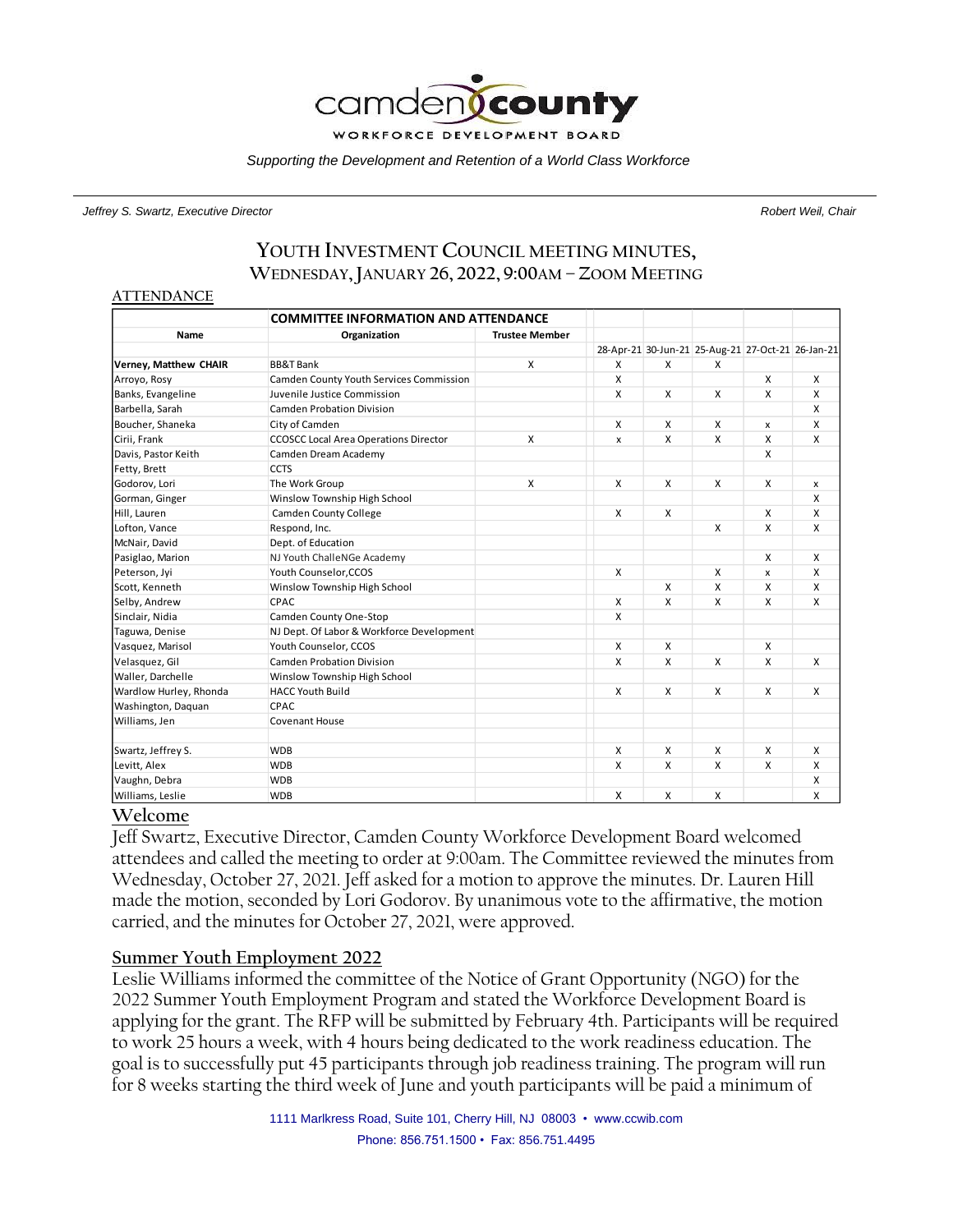\$13.50 an hour. Any participant that is 16-24 and qualifies for WIOA eligibility, may be entitled to a higher compensation. Employer agreements will be sent to prospective worksites beginning in April and applications will reviewed in April and May. Virtual employer information sessions will be held, to go over the worksite agreement process. Leslie asked the committee members for help finding employers in the southern end of the county to participate as a worksite and if members of the committee would be willing to assist with conducting applicant interviews over Zoom. Applicants will be working in person at their worksites as well as their work readiness training, but virtual options are being considered as an alternative.

### **2022 Youth Committee Goals**

The committee discussed 2022 goals. Jeff asked if there was any update on the sub-committee formed for youth engagement. Members serving on the sub-committee are: Marisol Vasquez Lori Godorov Alex Levitt Rosy Arroyo Shaneka Boucher Gil Velasquez Rosy stated the timeline set for this committee will be adjusted, due to rescheduling. The timeline includes drafting a youth-based survey and holding focus groups for Camden County Youth. A meeting is being planned to take place before the Youth Committee reconvenes in February.

### **One Stop Update**

The One-Stop continues to be open to the public. Only county employees are in the building seeing customers and referring them to local partners virtually as needed. The Learning Link is open by appointment only. All other services are being offered to customers, in-person and virtually. The Camden County Health Department conducted an inspection, which the One-Stop passed. COVID protocols are being followed, as well as new recommendations to combat the Omicron variant.

Laurie Maguire presented a 90-Day plan for the Youth One-Stop to the committee. This plan would be taking the Youth One-Stop from the current open-ended model into a group model, to determine how WIOA youth funds can support the community and programs. The Youth One-Stop's open-ended model does not result in live enrollments and does not allow services to youth below a sixth-grade reading level, which members of the committee agree is an underserved population that needs attention. Up to 25% of WIOA funding can be used for in-school programs, which would include alternative schools. Dr. Lauren Hill stated she believes an transition to enhancement for programs that are serving people aged 16-24 throughout the county is worthy of more than a look because the model in use has met minimal success. She believes start and end times that will generate specific responsibilities are important Lori Godorov commented that more than half of the young people seeking services at The Work Group are testing at 4th grade level and below, and something innovative is needed to serve that part of the community. Jyi Peterson commented that brokering services to non-profit and forprofit entities and employers and using supportive services more wisely are necessary to keep the youth more engaged. These efforts in gaining more structure to implement services are designed to encourage youth customers to stick with the One-Stop as opposed to a soft exit after 90 days. Sheneka Boucher stated she has directed youth to Camden Works and requested a